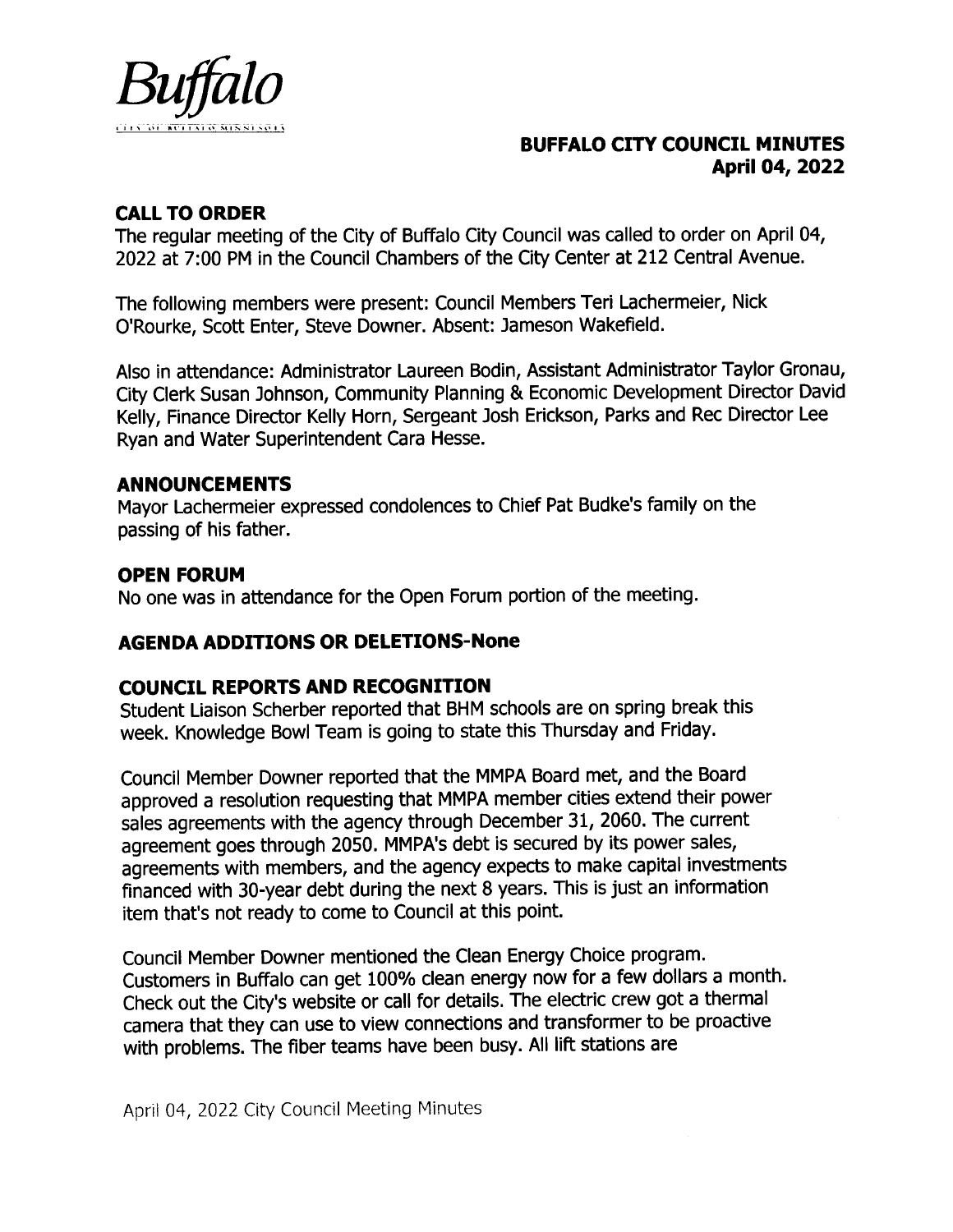communicating very well now with the SCADA system, which is a supervisory control data acquisition system.

Mayor Lachermeier recognized the Electric Department for a call she received from a resident who had a power outage. She said a call was made to the emergency on call number and power was restored within 45 minutes. A resident in the audience said she had a similar experience recently and her power was also restored within 45 minutes and the Electric Department staff was very friendly.

### CONSENT AGENDA

Council Member Downer moved to approve the consent agenda; seconded by Council Member 0'Rourke.

# Approval of March 21 Meeting Minutes Approval of Claims Listings

Council Meeting  $\sim 04/04/2022$ 

| <b>Payroll Dates</b> | <b>Paid Date</b>                           |           |              |
|----------------------|--------------------------------------------|-----------|--------------|
| 3/6/22 - 3/19/22     | 3/24/2022                                  | Pavroll = | \$288,773.60 |
|                      | Payroll Withholding $\sim$ Incl in Payroll |           |              |

| <b>A/P Check Runs</b> | <b>EFT/DRAFTS</b> | <b>Checks</b> | Total        | <b>Check Numbers</b> |
|-----------------------|-------------------|---------------|--------------|----------------------|
| 03.21.2022            |                   | \$78,749.00   | \$78,749.00  | 126701-126702        |
| 03.21.2022            |                   | \$6,500.00    | \$6,500.00   | 126703-126704        |
| 03.29.2022            | \$311,625.04      | \$535,901.99  | \$847,527.03 | 126723-126811        |
| 03.24.2022            | \$127,469.30      | \$17,500.15   | \$144,969.45 | 126705-126722        |

### Call for Hearing on Past Due Accounts

### PUBLIC HEARING APRIL 18, 2022

| <b>PROPERTY ID</b>             | <b>ADDRESS</b>                                                                       | <b>AMOUNT*</b> | <b>DESCRIPTION</b> |
|--------------------------------|--------------------------------------------------------------------------------------|----------------|--------------------|
| 103-123-003080                 | 2006 Goldfinch Dr                                                                    | \$620.20       | <b>Utilities</b>   |
| 103-163-002010                 | 1800 11th Street NE                                                                  | \$231.59       | <b>Utilities</b>   |
| 103-500-202402 1414 Pulaski Rd |                                                                                      | \$395.80       | <b>Utilities</b>   |
|                                | Amount plus interest at 6%. A \$40 filing fee has been included in the above amounts |                |                    |

in the event they are not paid in full by November 30, 2022.

| Jameson Wakefield | <b>Nick O'Rourke</b> | <b>Scott Enter</b> | <b>Steve Downer</b> | Teri Lachermeier |
|-------------------|----------------------|--------------------|---------------------|------------------|
| Absent            | Ave                  | Ave                | Ave                 | Ave              |

The motion carries 4-0-1.

April 04, 2022 City Council Meeting Minutes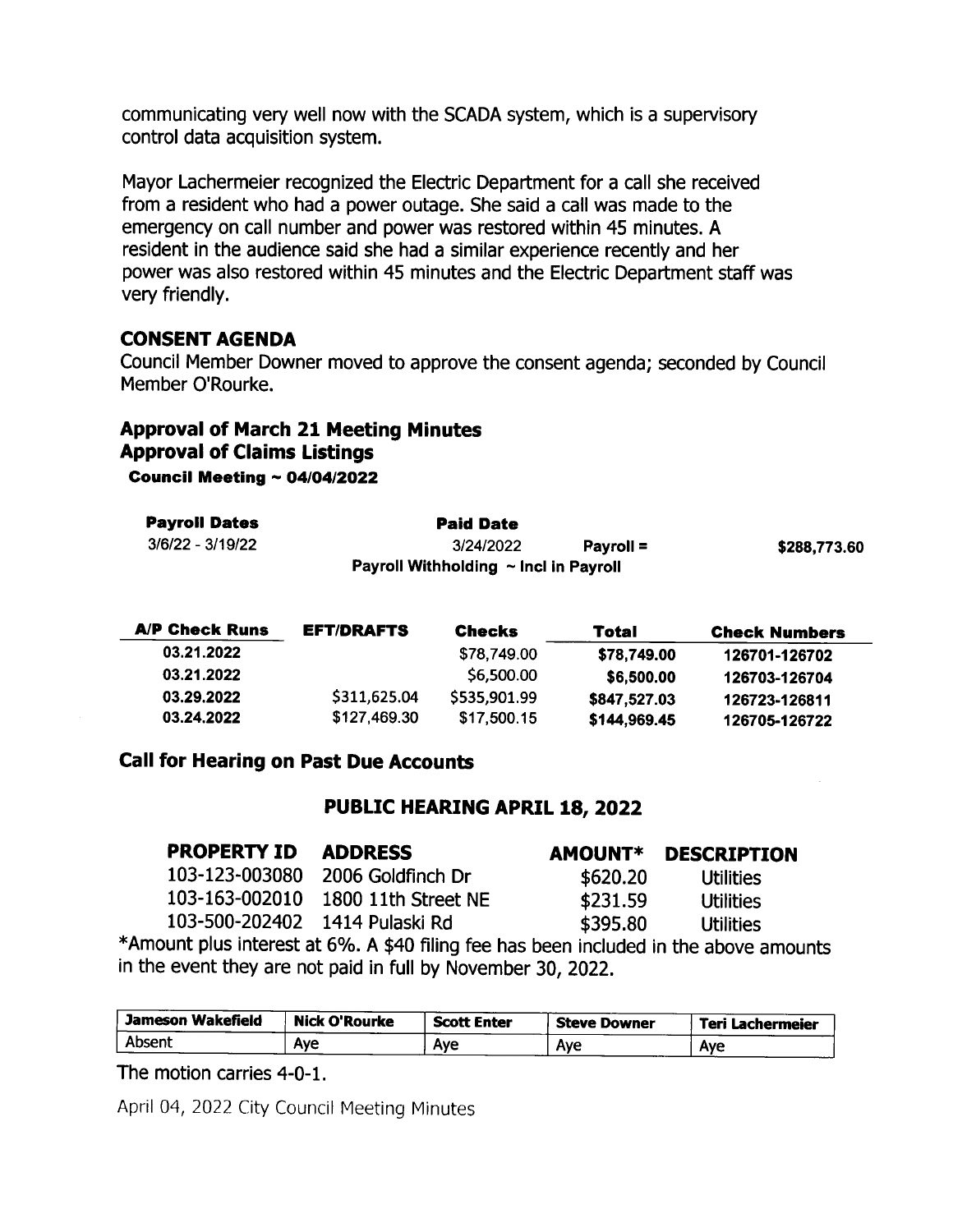# **REMOVED CONSENT AGENDA ITEMS-None**

# PUBLIC HEARINGS-None

# OLD BUSINESS

# Approval of Contract for Airport Master Plan Update

Assistant Administrator Gronau reviewed the Council's direction at the last meeting for staff to draft a contract with Bolton & Menk to update the Airport Master Plan. The Scope of Services did not change from the proposal submitted. Total fees are \$120,000, \$6,000 would be the City's share. It should be noted that this was included in the CIP for \$200,000, so this came in under budget. FAA's share would be \$108,000 and State share would be \$6,000. The FAA requires the City to obtain an independent fee estimate. This estimate was obtained from Sambatek, Inc. in the amount of 122,000 which is within range of the Bolton & Menk proposal.

Staff recommends the Council approve of the contract with Bolton & Menk in the amount of \$120,000 to update the Airport Master Plan.

Council Member Enter moved to approve of the contract for the Airport Master Plan Update, seconded by Council Member Downer.

| <b>Jameson</b><br>Wakefield | <b>Nick O'Rourke</b> | <b>Scott Enter</b> | <b>Steve Downer</b> | Teri Lachermeier |
|-----------------------------|----------------------|--------------------|---------------------|------------------|
| Absent                      | Ave                  | Ave                | Aye                 | Ave              |

The motion carries 4-0-1.

# NEW BUSINESS

# 2022 Municipal State Aid Street System

Consulting Engineer ] ustin Kannas reviewed the Municipal State Aid Street System which tracks and distributes State Aid funding from the Highway User Tax Fund to municipalities with populations greater than 5, 000. With the new development in the last year, the City's total street miles increased, and we are eligible to claim additional State Aid segments as well as alter routes to maximize funding.

He reviewed the proposed County Road Turnback of Bradshaw Avenue: Former County Road 147 — from lOth Street South to Settlers Parkway; 10th Street South — from Trunk Highway No 25 to Bradshaw Avenue ( 0. 34 miles) and Bradshaw Avenue — from 10th Street 5 to Settlers Parkway ( 0. 24 miles) designated as Municipal State Aid Streets; and revoking part of MSAS 149: Crossroads Campus Drive — from 6th Avenue NE to CSAH 35 (0.23 miles).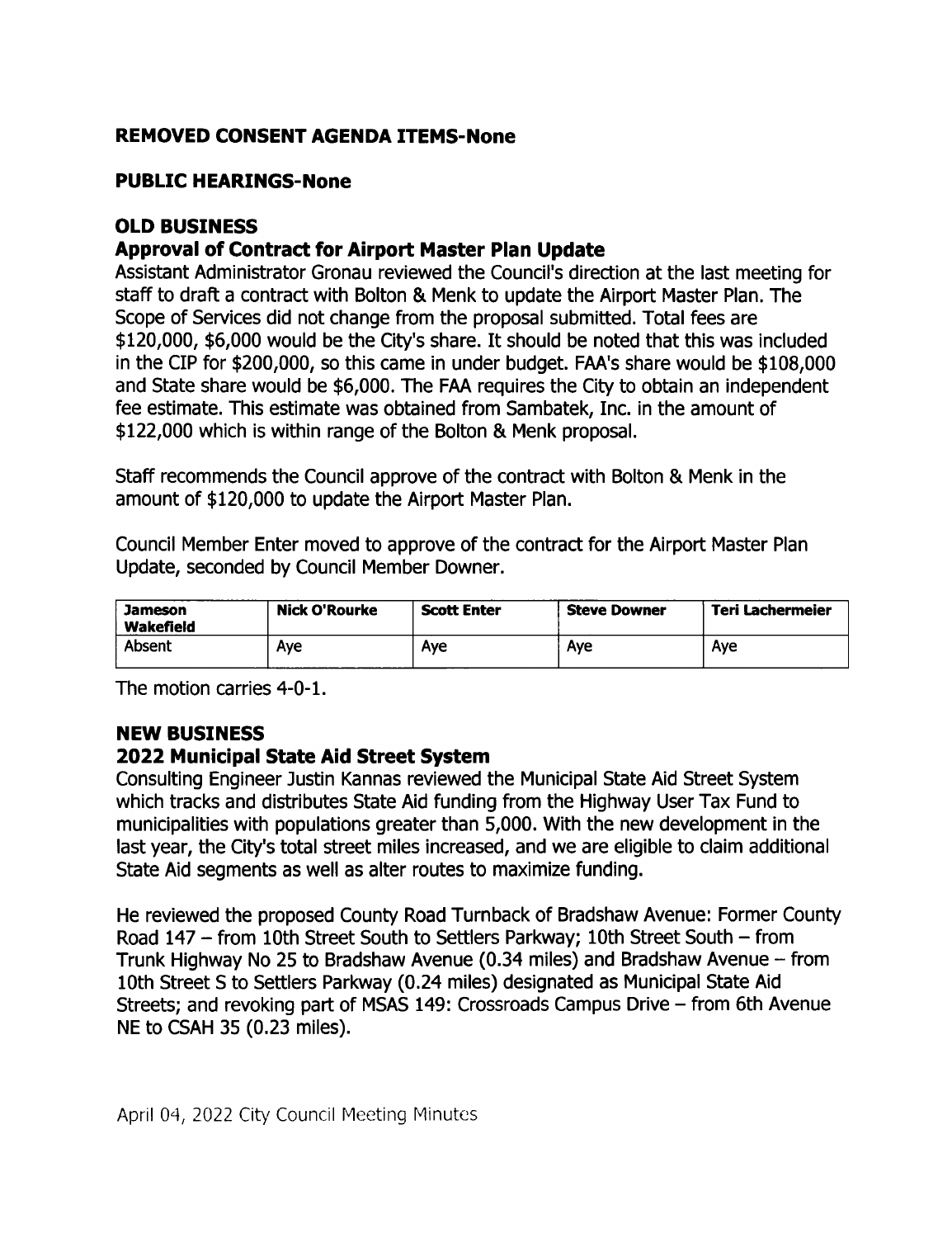It is recommended that the Council adopt Resolution 2022-11-Revoking Municipal State Aid Streets and 2022-12-Resolution Establishing Municipal State Aid Highways.

Council Member Downer moved approval to adopt Resolution 2022-11-Revoking Municipal State Aid Streets, seconded by Council Member Enter.

| <b>Jameson Wakefield</b> | <b>Nick O'Rourke</b> | <b>Scott Enter</b> | <b>Steve Downer</b> | Teri Lachermeier |
|--------------------------|----------------------|--------------------|---------------------|------------------|
| Absent                   | Aye                  | Ave                | Ave                 | Ave              |

The motion carries 4-1-0.

Council Member Downer moved approval to adopt Resolution 2022-12- Establishing Municipal State Aid Highways, seconded by Council Member Enter.

| Jameson Wakefield | <b>Nick O'Rourke</b> | <b>Scott Enter</b> | <b>Steve Downer</b> | Teri Lachermeier |
|-------------------|----------------------|--------------------|---------------------|------------------|
| Absent            | Ave                  | Ave                | Aye                 | Aye              |

The motion carries 4-1-0.

## Water Conservation Initiatives

Water Superintendent Hesse said that staff has been working on making residents more aware of water conservation efforts. She reviewed the new irrigation permits and the major change will be for all new irrigation systems put in. The materials that are required to be used are approved by the EPA and reduce water consumption by 30%. Direct read meters will be required, and this will be enforced.

She discussed conservation efforts such as a \$50 credit to utility bills for irrigation with inspection by city staff, even/odd watering ordinance May 1 to October 1, 30-day exemption for new seed/sod for new development or homeowners changing landscape, (staff will work with developers as we did last year for installation of sod), encouraging developers and existing homeowners for other options beyond sod like native planting or pollinator pockets. Wright County Soil and Water District is involved, working with Parks Department regarding ways to conserve in our park system. Education sessions are planned at the Community Center for June and July on how to reduce water usage and have a beautiful landscape.

The DNR says that Minnesota is still is in drought, so we need to stay vigilant with our conservation efforts. The aquifer looks good, and the Water Plant is ready for summer. She reviewed the summer of 2021 when the aquifer dropped 4. 5 feet in a week and a half's time. The DNR put restrictions on throughout the state. We purchase water from the DNR and they are our governing body. It isn't free so we need to follow their restrictions or they will take away our permit.